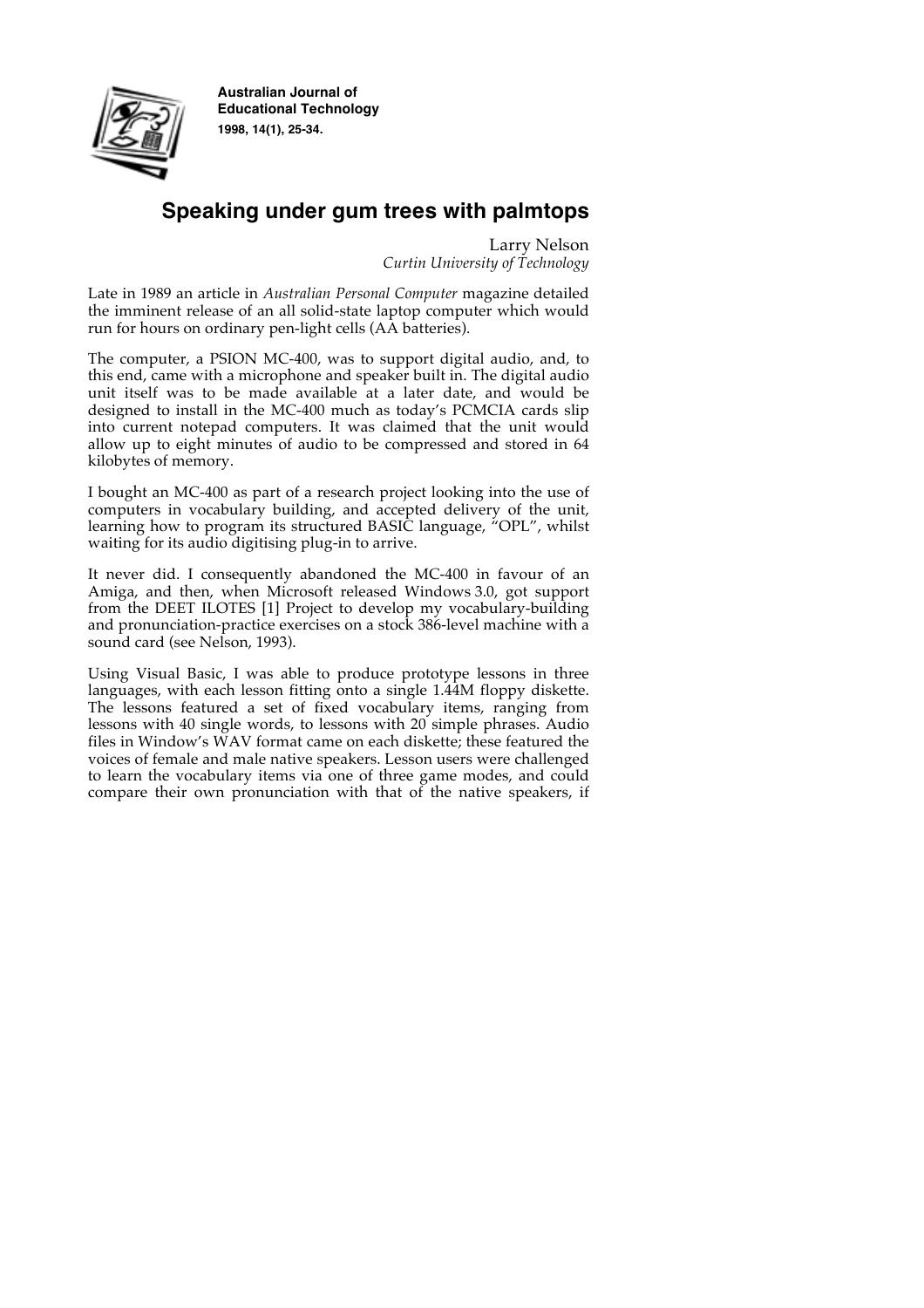they so wanted, by using record and playback buttons built into the software.

The "DEET Talk" ten Indonesian prototype lessons have proved to be popular with a variety of Western Australian users, including a few large senior high schools. DEET have given permission for the lessons to be freely copied, and some high school students have taken copies home.

## **Speaking under gum trees**

At the Second International Interactive Multimedia Symposium, I presented a paper (Nelson, 1994) in which I asked readers to consider two possible scenarios: sitting under a gum tree with a tape recorder and set of drill and practice vocabulary flip cards, and sitting under the same gum tree with a multimedia notepad computer running DEET Talk lessons modelled on the same flip cards and audio tape clips.

I asked readers to put costs aside, and to consider what I saw as the relative advantages of the computer, namely, the ability to integrate print and tape media in a package which was, above all, easier to use, more colourful, and potentially much more challenging.

There was no time in my presentation for rebuttal. No one mentioned that it might be seen as folly to think that a notepad's battery would last long enough to make the scenario a practical one; no one cited the matter of component weight and convenience. Even had there been time for discussion, it is unlikely that delegates at a multimedia conference would be found to suggest that old media would come up trumps in any such comparison.

# **Palmtops**

PSION Computers added digital audio capabilities to their Series 3 palmtop computers in 1995 as part of the upgrade to what is now known as the Series 3a. Acorn Computers have their own version of the Series 3a, called the Pocket Book II.

The 1995 Australian Computers in Education Conference featured demonstrations of the Acorn Pocket Book, and papers were published in the conference proceedings relating to the use of the small Acorns in schools (see, for example, Schibeci and Kissane, 1995).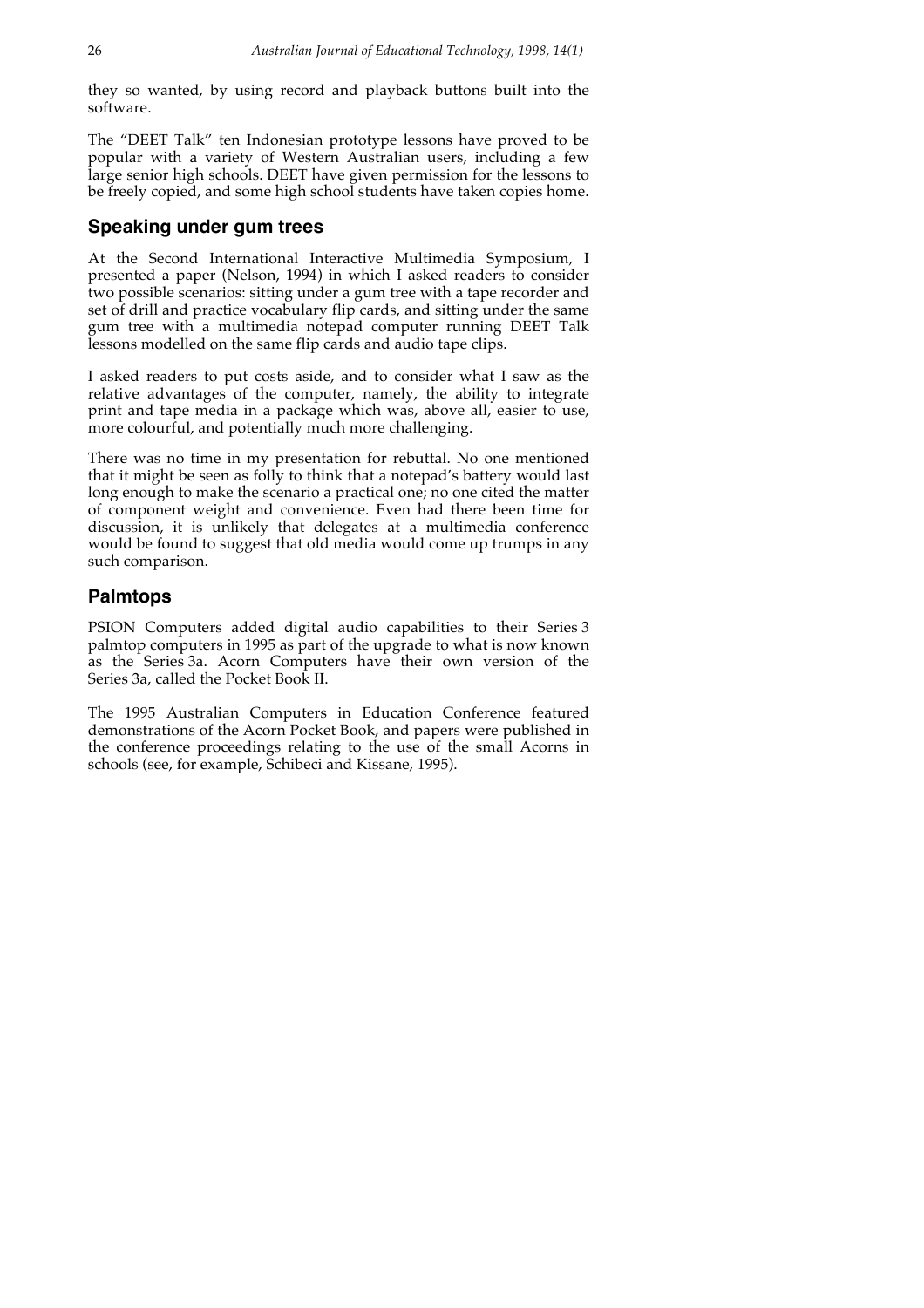For those readers unfamiliar with palmtops, they are essentially fullfledged computers in a package considerably smaller than a VHS video cassette tape. Of necessity their screens and keyboards (if they have one) are small, but their applications software can be extensive, and most operate on AA batteries. Included in the palmtop category are machines such as the Apple Newton MessagePad, the Casio Z-7000 (also known as the Zoomer, Tandy Z-PDA, and the AST GRIDPad 2390), the Hewlett Packard 200LX and OmniGo 100 Organiser Plus, the Motorola Envoy Communicator, and the Sharp ZR-5000 and ZR-5000FX.

The PSION and Acorn palmtops are, to my knowledge, the only ones which incorporate in-built digital audio capabilities. Many of the palmtops support PCMCIA cards; the PSION and Acorn models use solid-state disks, commonly referred to as flash ROMs and RAMs. All palmtops claim to run tens of hours with AA batteries. The Apple Newton, for example, claims to run up to 22 hours on a set of four AAs, while, at the other extreme, Casio say their Z-7000 will deliver 90 hours from three AA cells.

I bought an Acorn Pocket Book II early in 1996, as part of my continuing interest in exploring the use of computer technology in vocabulary development. I have found that two AA Alkaline batteries will power the unit for anywhere from 38 to 62 hours of on time; I have yet to reach the manufacturer's suggested 80 hours, but, at the same time, I probably use digital audio more than the average user. Thus far I have inserted a pair of new batteries every five weeks.

The Acorn's screen is 480 pixels wide, by 160 high. It uses MS DOS as its operating system, and runs a 16-bit NEC V30H CPU at 7.68MHz. Each screen pixel is fully addressable; the graphics capabilities of the computer are comprehensive, although the display is limited to a blackgrey-white plane. The audio system is based on an 8-bit 11-kHz format, and uses the CCITT A-law compression system. A small microphone and speaker are built in. PSION has made available a free utility which will convert Windows WAV files.

Available accessories include Mac-link and PC-link cables, with companion software which makes it a straightforward matter to exchange files, at least between the palmtop and other computers which use an MS DOS file structure.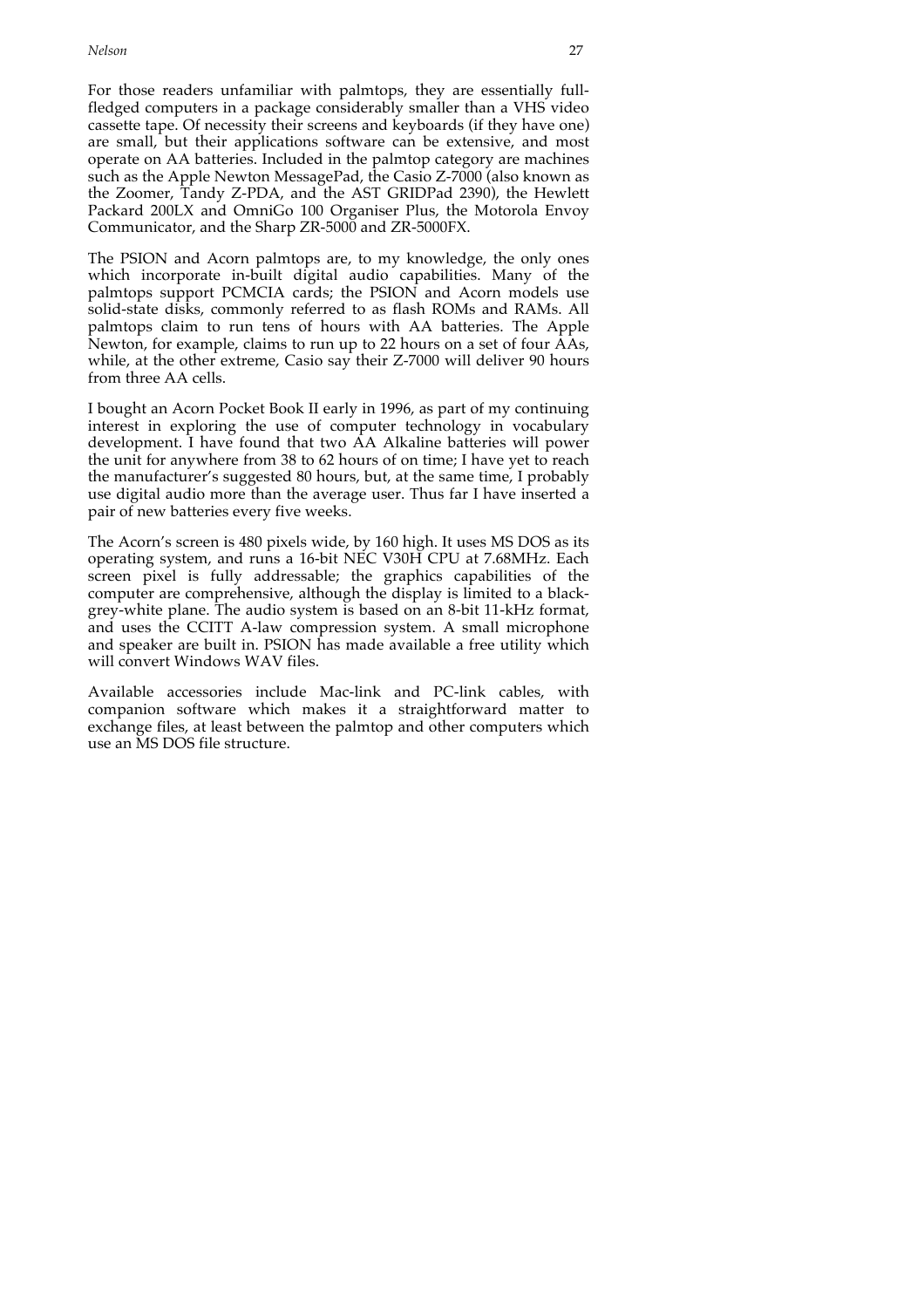Standard on-board memory for the PSION 3a and Acorn Pocket Book II is now either 1MB or 2MB. A 1MB Acorn cost Aus\$700 ex-tax in April, 1996; the price of the PSION has been below the Acorn, but the Acorn comes with a slightly-enhanced suite of applications, including a graph plotter. Applications are housed in system ROM, which, in the case of the Acorn, is 2 MB.

The standard programming language with the PSION (and Acorn) is still OPL, as on the MC-400, but it's now graphics capable; C compilers are available. It is possible to divide up the PSION's screen into as many as eight separate text and or graphics windows; programming flexibility is considerable. The QWERTY keyboard has separate menu and help keys.

#### **DEET Talk is now TalkAuto**

My initial experiments with palmtop audio on the PSION/Acorn platformette have involved content from the same vocabulary lessons seen in the DEET Talk prototypes, and I have used the same audio files, converting them to the "WVE" format required via the conversion utility mentioned above.

As capable as the palmtop is, event-driven programming based on mouse movements and clicks is out. The PSION MC-400 had a touch panel which supported mouse-like, point and click actions, but the PSION palmtop has nothing similar. I have had to change the lesson modes substantially.

The spirit of the initial TalkAuto lessons is pictured in the screen capture shown below. The vocabulary word or phrase to be mastered is displayed on the first line, followed by its translation in the "other" language. The first line displays for anywhere from zero to 20 seconds before the second line appears. The second line lingers on the screen for anywhere from zero to 20 seconds before the screen is cleared and the next item presented. When the last item has displayed the process begins again, sounding a soft beep as it does to point out to the user that he or she has just completed a cycle through all the items in the lesson, and is embarking on a new cycle.

When the "Play sound" setting is on, the word or phrase is played through the computer's speaker immediately before the second line comes on, and then again immediately before it goes off. The user can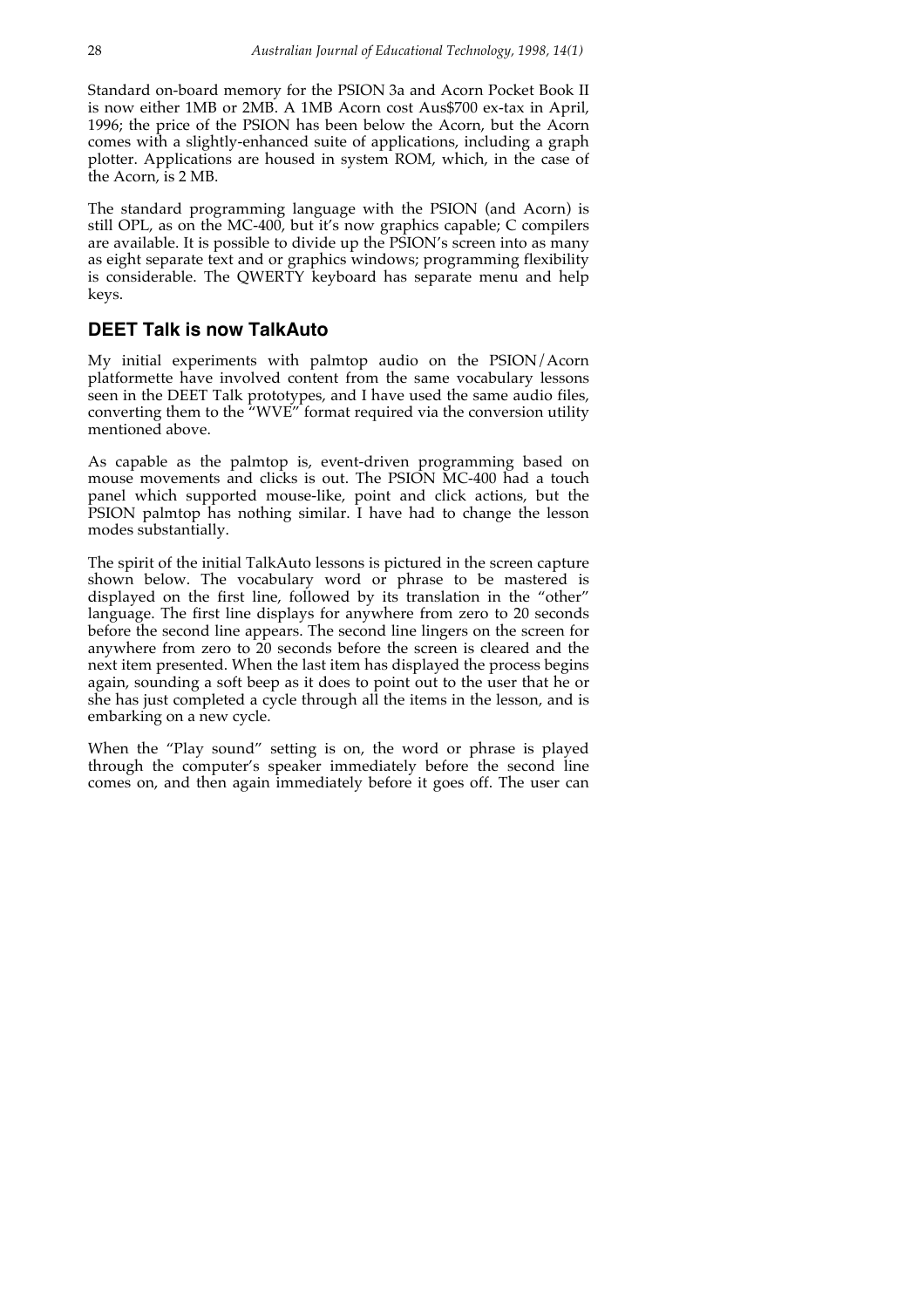control some of the action of the program through a menu of seven settings, as shown in the screen image below.

| Good morning, madam.                    |                                                         |                                        |                         |
|-----------------------------------------|---------------------------------------------------------|----------------------------------------|-------------------------|
|                                         | Selamat pagi, Ibu.                                      |                                        |                         |
|                                         | - Press (and hold) the M key to change these settings - |                                        |                         |
| Current mode:<br>Show 1st:<br>Show 2nd: | sequential.<br>4 seconds.<br>5 seconds.                 | Play sound:<br>Volume:<br>The Esc key: | twice.<br>low.<br>quit! |

The Esc key: quit!

The mode setting determines if the items will be displayed in a sequential manner, or in random fashion. The third setting defines which language appears first, English or the "other" language. Speak may be set at never, once, or twice. When set at once the sound is played only after the second line has been displayed for the number of seconds set on the "Show  $2<sup>nd</sup>$ " setting.

| Settings             |                |  |
|----------------------|----------------|--|
| [·Mode:              | $+$ Random $+$ |  |
| Show 1st (secs.):    |                |  |
| ·Language 1st:       | English        |  |
| Show 2nd (secs.):    | 5.             |  |
| Speak:               | Twice          |  |
| <b>Uolume</b> level: | Medium         |  |
| •Card set: Name      | Gday 1         |  |
| Nisk                 |                |  |

Lessons are conveniently selected via the "Card set: Name" line, which cycles through available lessons as the user presses the keyboard's right or left arrow keys.

The "Disk" line points to the location of the lessons, which may be on a solid-state disk in one of two drive bays, or on the internal RAM disk. For that matter, if the palmtop is linked to another MS DOS computer, the lessons may be run from a second machine.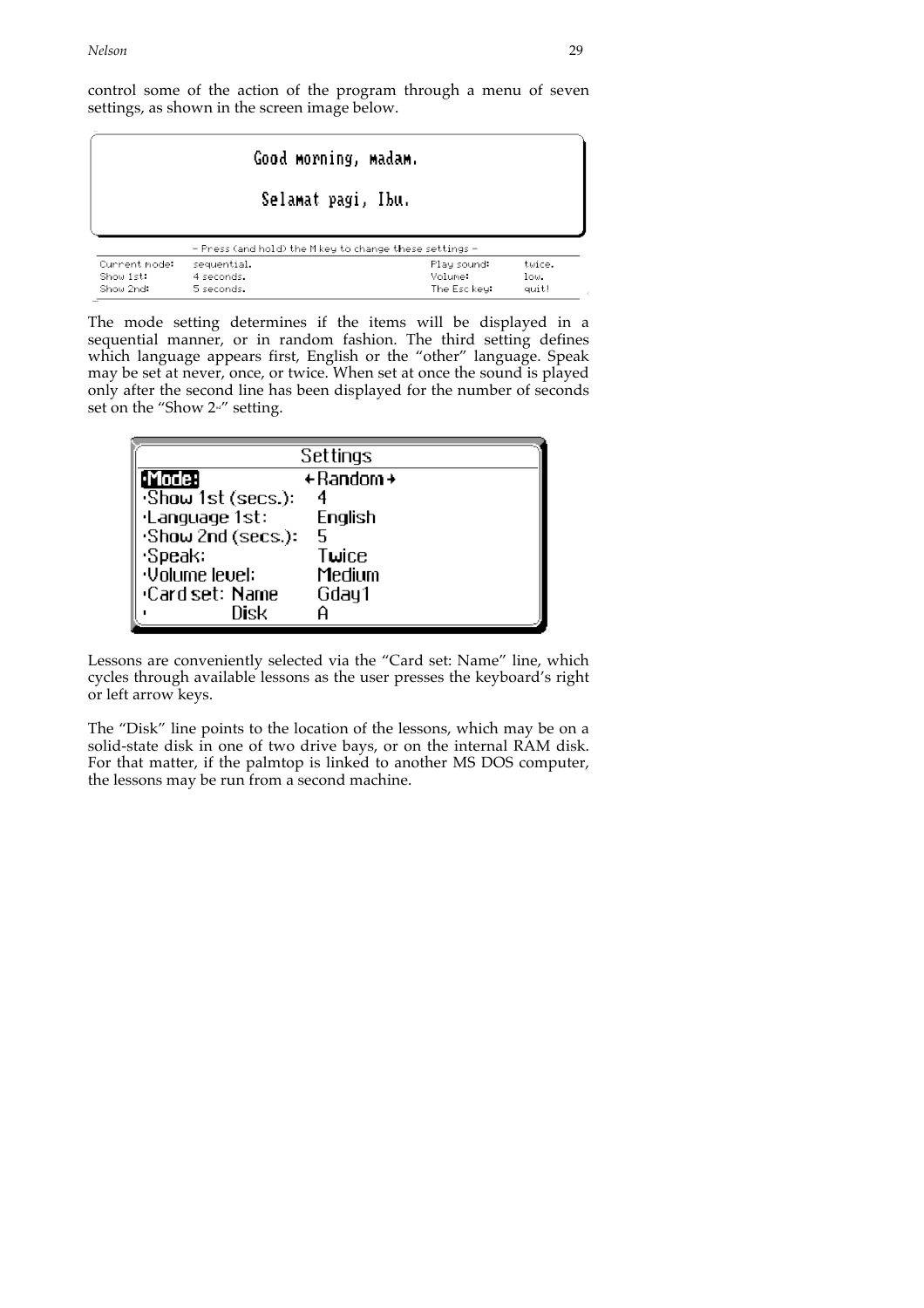### **Lesson creation**

TalkAuto lessons presently incorporate two types of data file. The words and phrases are kept in a simple card file, one card per word or phrase. The PSION's "Cards" application makes development of these cards easy. A Windows version of the Cards applet is available from PSION, making it possible to type lesson material on a computer with a larger keyboard.

The other type of file is an audio file. Ideally, there will be one PSION "WVE" file for each card; if a card does not have a corresponding WVE file then nothing is heard as the card's contents are displayed on the screen.

In theory the words and phrases corresponding to the WVE files can be spoken directly into the PSION's microphone. Recording makes heavy demands on the batteries, but if one uses a power adaptor, serious audio recording and editing can be attempted on the palmtop itself; there is a very good freeware wave editor for the PSION on the Internet. However, I do my recordings with a tape recorder, making digital audio clips from the tape by using the Windows Sound System, a Microsoft product.

As TalkAuto evolves, I expect BMP or GIF images will come to be incorporated in some lessons. The standard graphics format on the PSION is "PIC"; converters are readily available to take BMP and GIF files into PIC format.

## **Adults only**

The TalkAuto lessons are drill and practice with little dressing. Their DEET Talk ancestors are much more animated, having a popular game mode which lets users track their ability to correctly identify a foreign word or phrase within a pre-set number of seconds.

I think it unlikely that younger users would find sufficient challenge in TalkAuto, and am considering ways of making some sort of game which keeps score. The computer might, for example, randomly select one of the words or phrases, play the corresponding sound through the speaker, and wait so many seconds for the user to identify the item by correctly finding it in a list of text or graphics items placed on screen. The items could have a single digit next to them, and the user would signal her or his choice by a press on one of the digit keys.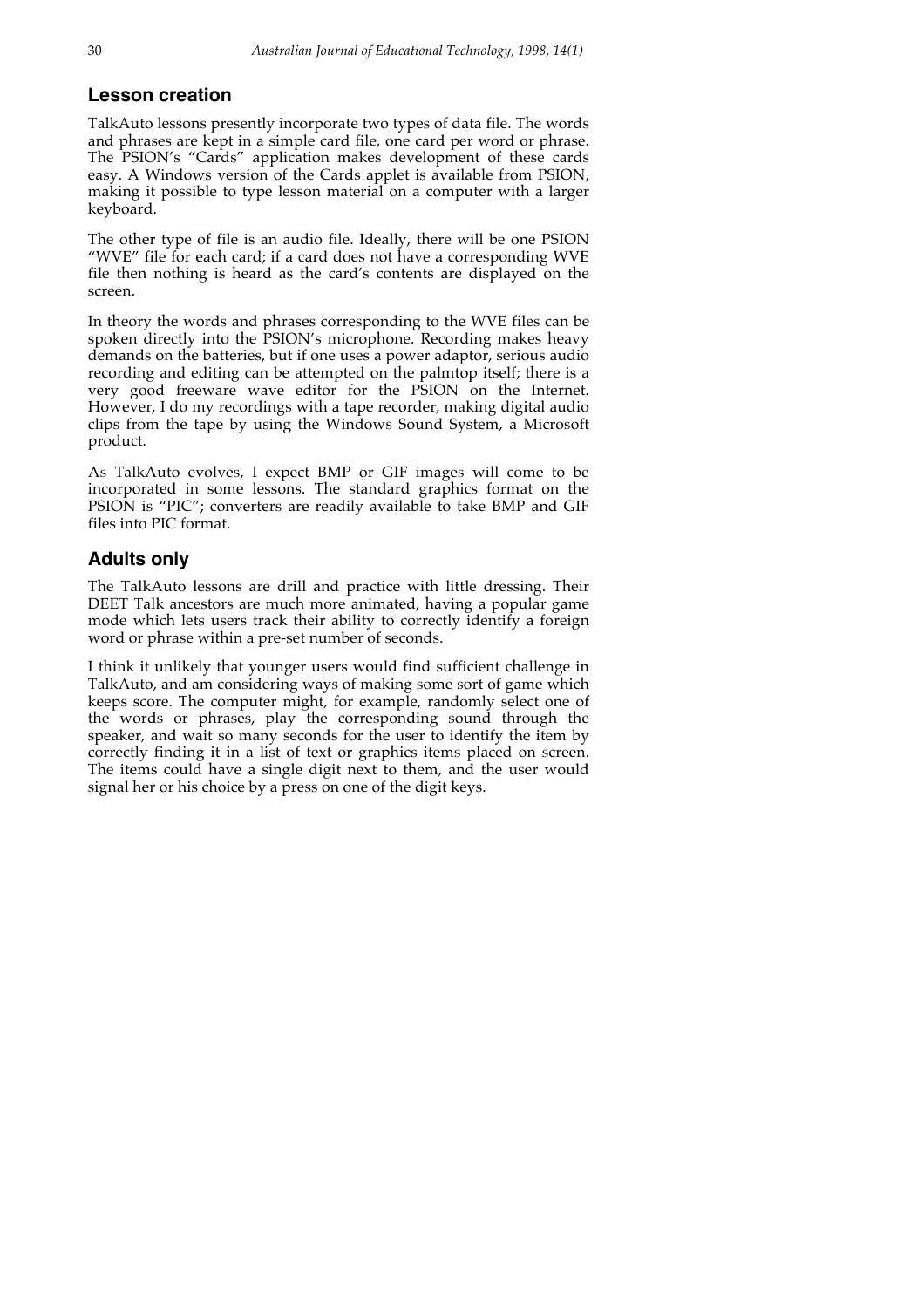A game mode such as this is well within the capabilities of the OPL programming language.

# **Gum trees with palmtops?**

Let's take the palmtop and revisit my favourite gum tree. Two years ago passing students saw me sitting under the tree, engaged in using flip cards and a tape recorder one day, and a Windows audio-equipped laptop running DEET Talk lessons the next. This year the flip cards and tapes are once again on hand, but the laptop has been replaced by an Acorn palmtop.

We'll work through the first dialogue found in L Fredriksson's Functional Indonesian short course (Fredriksson, 1987). The cards and tape are familiar; the audio quality on the tape is excellent. The problem with these media is that they are not designed to be used conjunctively. The flip cards, by themselves, are fine, but they give no clue to pronunciation. The tape is superb at revealing pronunciation nuances, but there's no corresponding print image of the words heard coming through the headphones.

If I want to have the tape play the last word or phrase again I have to mess with the rewind and play keys, and I always overshoot the mark, rewinding too far. This stage would seem set for a new character. Enter stage left multimedia technology.

Two years ago the Windows laptop did a good job in its cameo role as a new star. But it was a bit bulky, very expensive, and not good for a performance lasting more than a couple of hours. Nonetheless, its audio quality was good, as was its visual display. It would be difficult to use under more cramped conditions such as a coach seat on an airplane, bus, or train, but in the great outdoors elbow room was not an issue.

This year the palmtop provides the multimedia.

As a replacement for flip cards it is excellent. The computer's visual display is small, but even so it's larger than flip cards, with just as much if not more contrast. As a replacement for the tape recorder, however, it suffers when compared to the Windows laptop. The audio quality is similar to that of the smallest of transistor AM radios, and the volume range is not extensive at all. If many students are passing close by, or if the wind is stirring the branches above, the palmtop's speaker has to be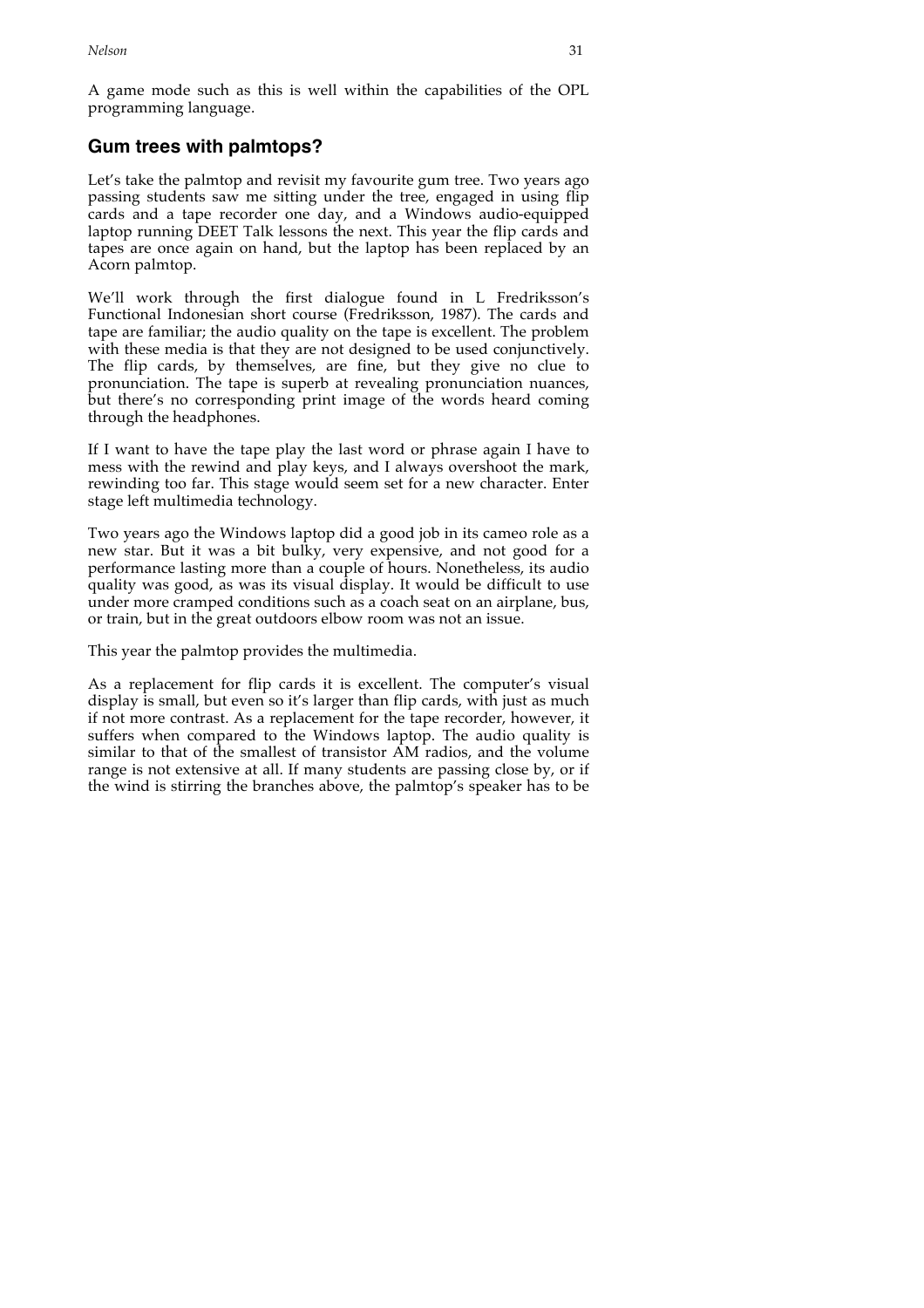put right next to one's ear. In this position the audio comes through well, but having the computer at the side of the head makes it rather difficult to read its screen. An earphone jack would solve this problem.

What the palmtop has in its favour is portability. If we were to think of having hundreds of flip cards, just flip cards alone, the palmtop would be a better way to carry them about. In a quiet setting the palmtop can replace the tape recorder; the convenience of having two media, print and tape, well coordinated in a small package, has real attraction. And, unlike the Windows laptop, the palmtop will last out tens of hours before requiring a battery fix.

Have I, then, found a truly portable, use-anywhere replacement for flip cards and cassette tapes, a functional multimedia marriage of two old incompatible media? Not quite.

#### **Limitations**

A palmtop such as that used in the work I have described has two drawbacks, one minor and one major.

The minor one relates to the lack of audio volume mentioned above. This would be easy to fix - equip the unit with an earphone jack.

The major problem relates to file storage. The PSION and Acorn computers use all solid-state memory devices, and such memory is expensive. In July 1990, a 512KB solid-state flash (EPROM) disk cost Aus\$425, while its more flexible battery-backed solid-state RAM cousin cost Aus\$650. In 1996 prices for these devices had fallen by about half, but even so the purchase of half a megabyte of disk storage still required an outlay of hundreds of dollars. This situation is ameliorated somewhat by falling costs for CMOS RAM, which the PSION and Acorn use for core memory. A PSION or Acorn palmtop with two megabytes of user CMOS RAM became available just after I purchased a one megabyte model (a familiar story to many of us, no doubt), and the price of the extra megabyte of central memory was on the order of Aus\$100.

In terms of the audio work I have done in recent years, 512KB is sufficient to host about 80 digitised words in the 8-bit, 11kHz PSION format. Fredriksson's initial dialogue mentioned above involves eighteen phrases, requiring 287K of storage on the Acorn palmtop.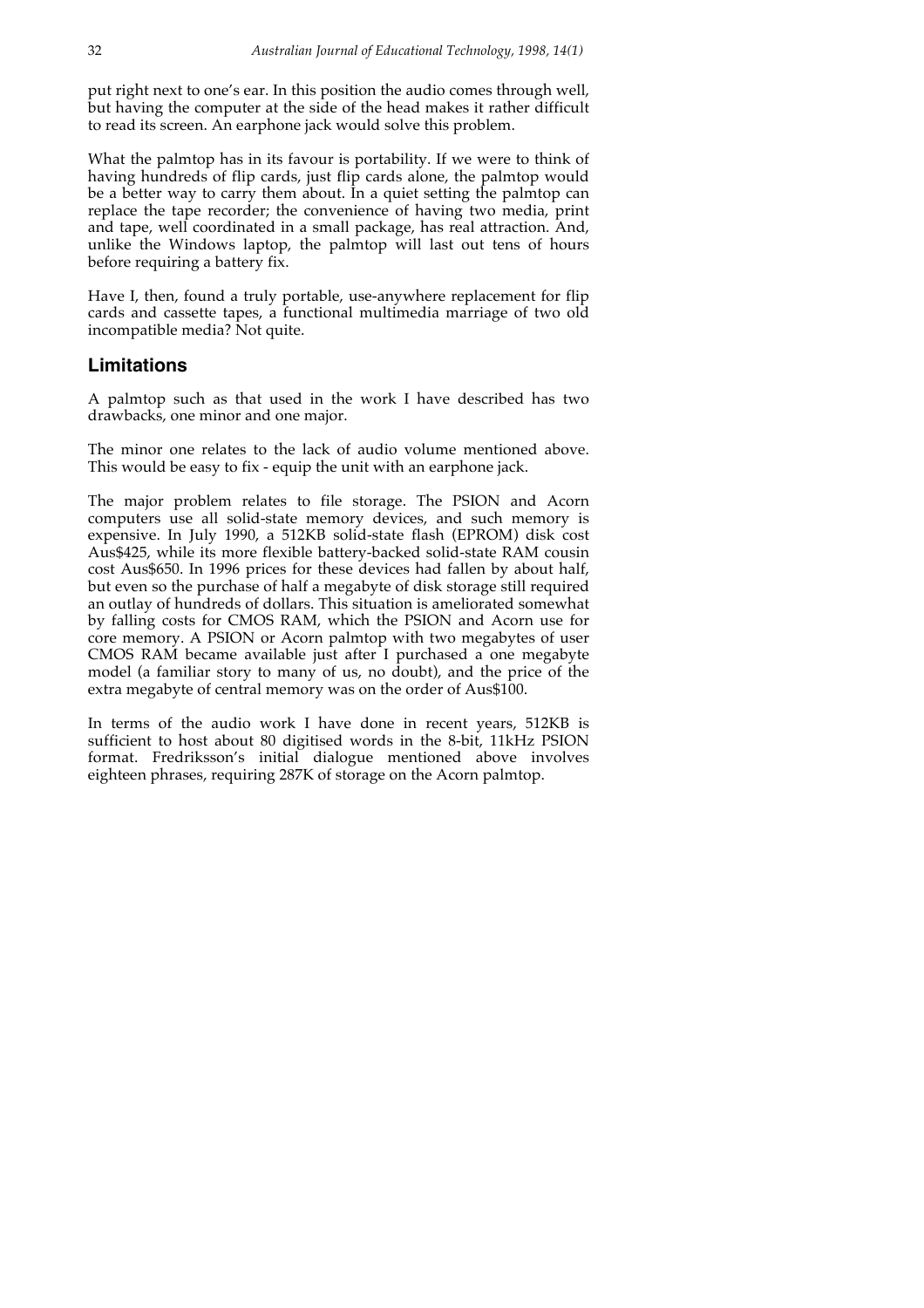A factor or relevance here is that PSION have file managers which make it easy to move subdirectories, or blocks of files, over a serial cable. This makes it possible to set up lesson-images on an MS DOS hard disk and download them when required to the Acorn.

# **A spin-off**

My work in the palmtop world has sparked a new appreciation of the KISS [2] design philosophy. I stopped developing audio lessons of the DEET Talk sort when central funding dried up. DEET Talk lessons are made to appeal to today's multimedia audience, using colourful graphics, pop-down menus, and other such common baubles. Although the assembly of such lessons is a straightforward matter, the required work is tedious and time consuming.

In point of fact, an adult learner is likely to be just as challenged by the simple, no-frills TalkAuto lessons now running on the palmtop. Such lessons can be put together literally in a manner of minutes, or, say, no more than two hours, assuming the needed audio clips have already been catalogued. Accordingly I now sense the advantage of coming back to an audio-equipped notepad platform with a refreshed outlook on lesson design - a simpler lesson style will make it possible to create material at minimal cost, and in much less time, but will, I suspect, still get the job done in a satisfactory manner.

# **Summary**

There would perhaps be few cases where the advantage of multimedia over traditional media is more apparent than in language learning. Over the years, I have investigated the feasibility of developing and delivering drill and practice vocabulary and pronunciation exercises on a variety of microcomputers, including the Apple II, the PSION MC-400, an Amiga 2000, 386-level Windows machines, and now on audio-ready, MS DOScompatible palmtops.

To my mind the palmtop is the winning platform due to its excellent portability. Unfortunately the cost of solid-state memory is presently prohibitive. As time passes memory prices will decline, while enhanced audio compression techniques will make it possible to squeeze more sound into less memory. It does not seem unrealistic to think that small, all solid state computers will provide viable language learning platforms in the near future.